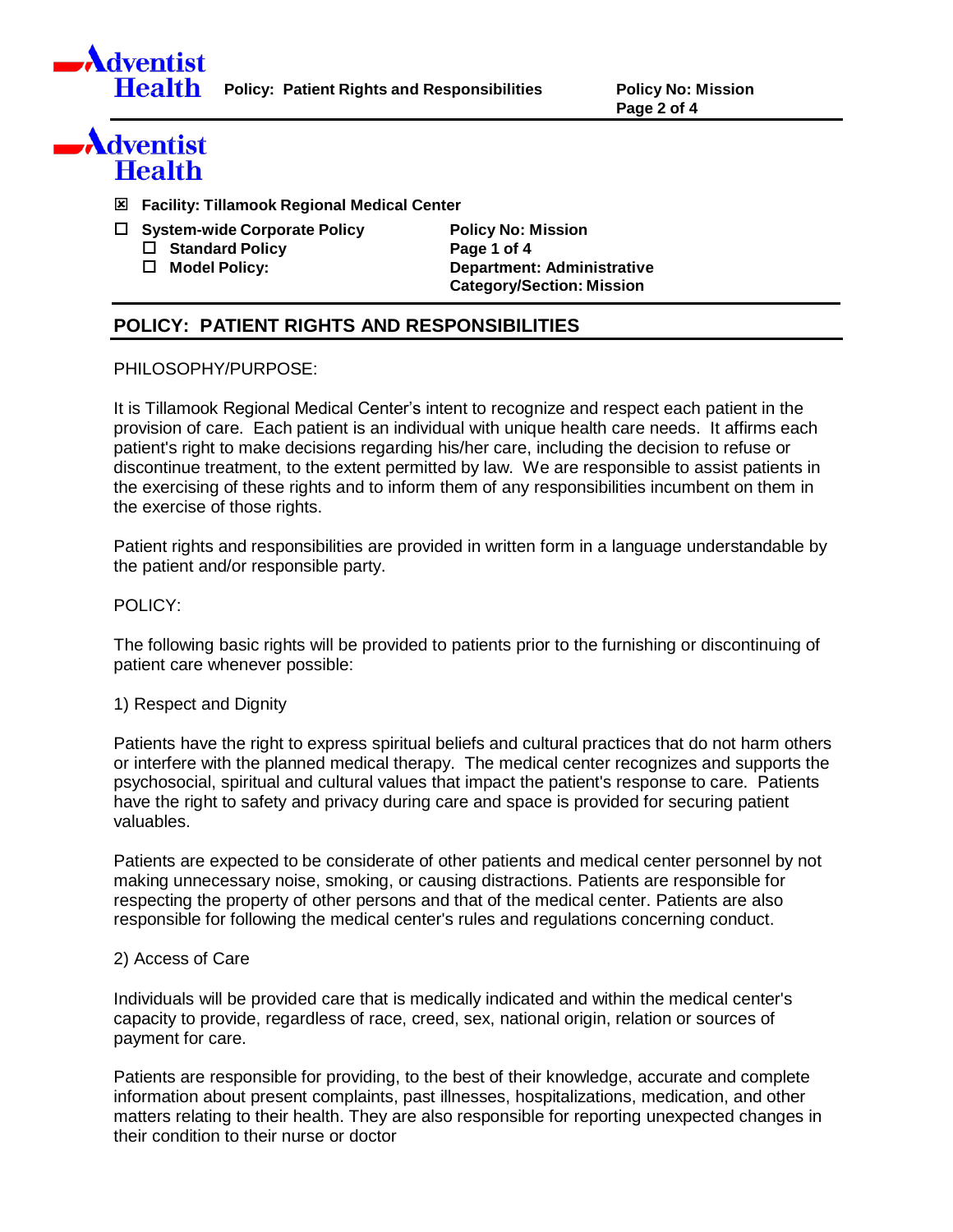# 3) Transfer of Continuity of Care

Patient transfers are based on the patient's need for service and the medical center's capacity to provide that service. A patient may not be transferred to another facility unless he/she has received a medical screening exam. The patient must also receive a complete explanation of the need for the transfer and the alternatives to such a transfer. The transfer must be acceptable to the other facility. The patient has the right to be informed by the responsible practitioner or his/her delegate of any continuing health care requirements following discharge from the medical center. Patients have the right to request transfer if considered medically necessary and appropriate.

# 4) Participation in Care and Discharge Planning

The patient has the right to reasonable, informed participation in decisions involving his/her health care and discharge plan. This involvement includes participation in every aspect of care during end of life as well. Patients are responsible for following the treatment plan developed by them and their doctor or nurse. The patient should not be subjected to any procedure without his/her voluntary competent and understanding consent, or that of authorized representative. Where medically significant alternatives for care or treatment exist, the patient shall be so informed. The patient has the right to know who is responsible for authorizing and performing the procedures or treatment. It is the patient's responsibility to express any concern they have about their ability to follow the planned course of treatment. We, in turn, will make every effort to adapt the treatment plan to their specific needs and limitations. If the patient chooses not to follow the recommended plan of care and instructions, they are responsible for the outcomes. Discussions with the patient or authorized representative are documented in the medical record. Documentation includes the use of translation services when appropriate, audiovisual aids, patient consent and the method used to assess evidence of patient understanding. Patients will be informed about the outcomes of care, including unanticipated outcomes.

The patient shall be informed he/she may request a discharge planning evaluation. The patient is notified he/she may request a discharge planning evaluation by receiving the "Patient Information Booklet".

The patient shall be informed if the medical center proposes to engage in or perform human experimentation or other research/educational projects affecting his/her care or treatment. The patient has the right to refuse to participate in any care or treatment.

#### 5) Confidentiality

The patient has a right to confidential treatment of all communications and other records pertaining to his/her care, including the source of payment. Discussions or consultations involving a patient case will be conducted discretely and only with individuals directly involved in the care unless the patient has given permission. Patient medical records will be read only by individuals directly involved in his/her treatment or the monitoring of its quality, and by other individuals only with written authorization of the patient or authorized representative. The patient is informed of the policy on confidentiality at the time of admission. The patient is afforded access to information contained in his/her medical records if requested.

# 6) Resolution of Conflict in Care Decisions

Patients have the right to voice complaints regarding the care received and to have those complaints reviewed and/when possible, resolved. Patients receive information about access to this process.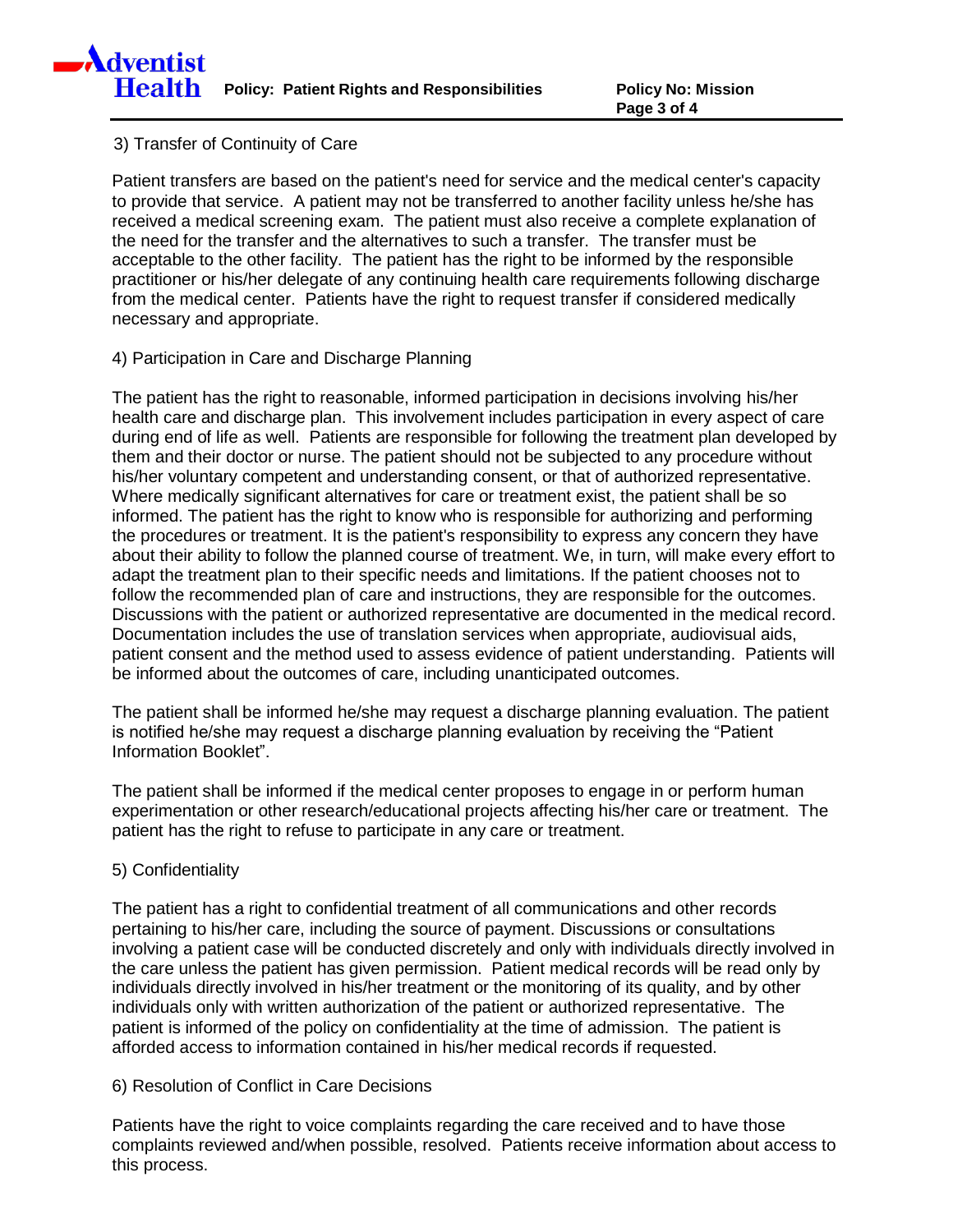**Policy: Patient Rights and Responsibilities Policy No: Mission**

The medical center has a multi-disciplinary committee in place that reviews and assesses ethical issues as they arise in patient care and assists to resolve any conflicts. This committee will address issues regarding any decisions to forgo and/or withdraw life-sustaining treatment and the modification of such decisions as the patient requests. In addition, this committee will expediently review and provide recommendations on situations which there is a dispute regarding the patient appointment of a support person.

Patients and their families have the right to access protective services. Written information listing client advocacy groups and the patient's right to file a complaint with the state are available to patients and family members.

#### 7) Advance Directives

**A**dventist

**Health** 

Patient's wishes relating to end of life decisions will be sought out and honored. The existence of Advance Directives is determined by the medical center upon admission and honored by health care professionals within the limits of the law. Patients are informed of the right to formulate Advance Directives and provided the paperwork and any assistance necessary to complete the Directives. An absence of Advance Directives will not hamper care. The patient may clarify, modify or revoke the Advance Directive information at any time during their stay.

#### 8) Communication

Patients have the right to effective communication ensuring that an interpreter is available if the patient does not speak or understand the predominant language of the community. Patients have the right to unrestricted communication unless necessary to restrict communication as a component of patient care. The patient will be included in any such decision. Educational material is available that includes visual aids. In addition, mechanisms are in place that address the communication needs of the hearing and speech impaired.

9) Family Participation in Patient Care Decisions

Patients have the right to have a family member or representative of his/her choice and his/her own physician notified promptly of his/her admission to the medical center. When a patient cannot make decisions regarding his/her care, a surrogate decision maker will be identified. Patients have the right to exclude any or all family members from participating in care decisions.

#### 10) Freedom from Abuse or Restraint

Patients have the right to be free from all forms of abuse or harassment. This includes any form of physical or chemical restraint or seclusion unless medically necessary.

#### 11) Pastoral Counseling

Patients have a right to pastoral counseling as a dimension of their care. Pastors are available for individual or family consultation as requested.